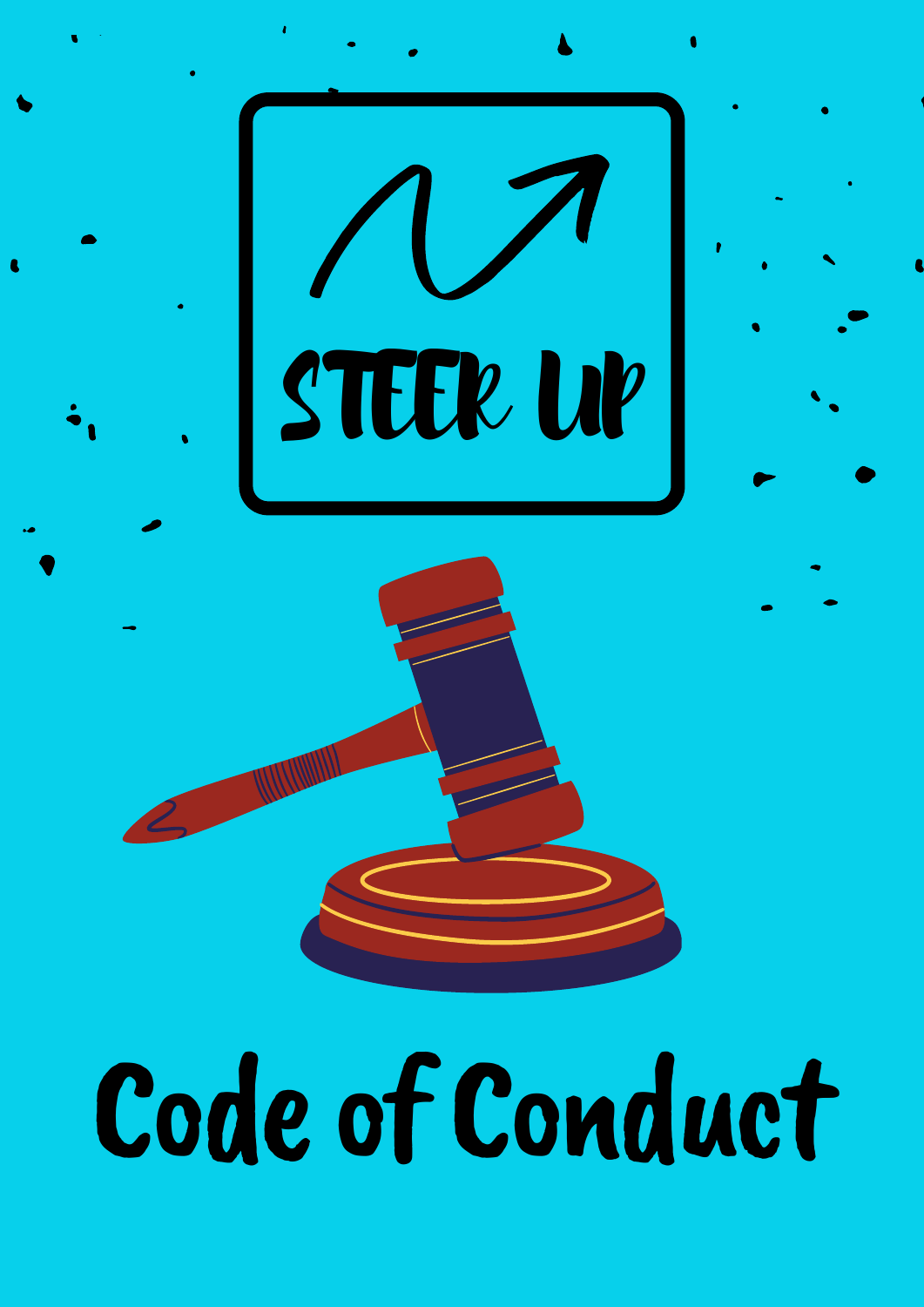## INTRODUCTION

Our Code of Conduct sets expectations to ensure best practice when providing mentoring. It provides necessary guidance and general expectations of professional conduct and behaviour, sets expectations for how mentors should conduct themselves, enables them to evaluate their practice for improvement and development, and can be used as a baseline for dealing with complaints or any issues that may arise.

The code highlights the difficult issues and decisions that often need to be made. It provides a clear account of what behaviour is considered ethical, correct or right in the circumstances. Where a breach of the code occurs, it allows involved parties an opportunity for complaint and resolution. It places certain responsibilities on Steer Up Mentor's when a complaint has been made against them, or when Steer Up becomes aware that a Mentor has behaved in an unethical manner.

The Code is arranged into four sections and covers our general expectations of professional behaviour and conduct:

- 1. Terminology
- 2. Working with Mentees
- 3. Professional Conduct
- 4. Excellent Practice

## 1) TERMINOLOGY

- a) For reasons of brevity this Code where appropriate refers to:
- Coachees, mentees, supervisees and students as 'Mentees'
- Coaches, mentors, supervisors and trainers as 'practising Mentors' or 'Mentors'
- Coaching, mentoring and supervision work as 'professional work'
- Coaching, mentoring and supervision as 'profession'.
- Organisations, companies, youth groups and employers as 'sponsors'.

b) I acknowledge that the terms 'profession' and 'professional' are being used for activities that are not under statutory regulation but are being increasingly professionalised and self regulated.

c) I acknowledge that the titles 'coach', 'mentor' and 'supervisor' are not protected and may be used by anyone in the field of practice, Mentor or not Mentor of a professional body.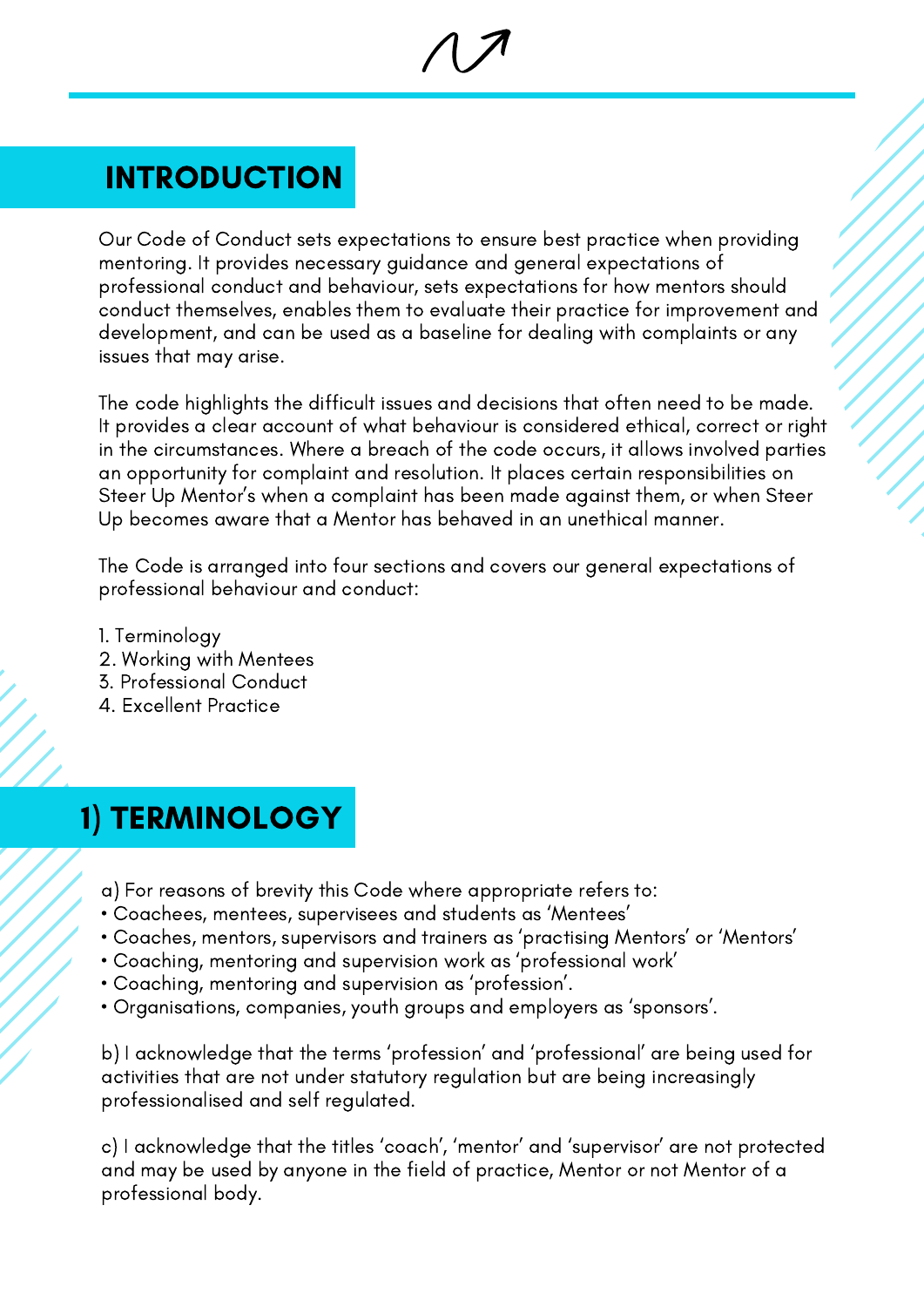## 2) WORKING WITH MENTEES

## **Context**

2.1 When professionally working with Mentees in any capacity I will conduct myself in accordance with this code, committed to delivering the level of service that may reasonably be expected of a practising Mentor.

## **Contracting**

2.2 Before working with a Mentee, I will ensure that this code has been made available to them, and explain and make explicit my commitment to abide by this Code. I will also ensure Mentee's and sponsors are aware of Steer Up's complaints procedures.

2.3 Before starting to work with a Mentee, I will explain and strive to ensure that the Mentee and sponsor know, and fully understand, the nature and terms and conditions of any coaching, mentoring or supervision contract, including financial, logistical and confidentiality arrangements.

2.4 I will use my professional knowledge and experience to understand my Mentees' and sponsors' expectations and reach agreement on how we plan to meet them.

2.5 I will be open about the methods I use, and on request will be ready to supply the Mentee and sponsor with information about the processes involved.

2.6 I will ensure that the duration of the agreement is appropriate to achieve the Mentee's and sponsor's goals and will actively work to promote the Mentee's independence and self-reliance.

2.7 I will ensure that the setting in which any coaching, mentoring, supervision or training takes place offers optimal conditions for learning and reflection and therefore a higher likelihood of achievement of the goals set in the agreement.

2.8 I will always put my Mentee's interests first but at the same time safeguard that these interests do not harm the interests of the sponsor.

## **Integrity**

2.9 I will accurately and honestly represent my relevant professional qualifications, professional body to which I belong, experience, training, certifications and accreditations to Mentees, sponsors and colleagues.

2.10 In communication with any party, I will accurately and honestly represent the value I provide as a coach, mentor or supervisor.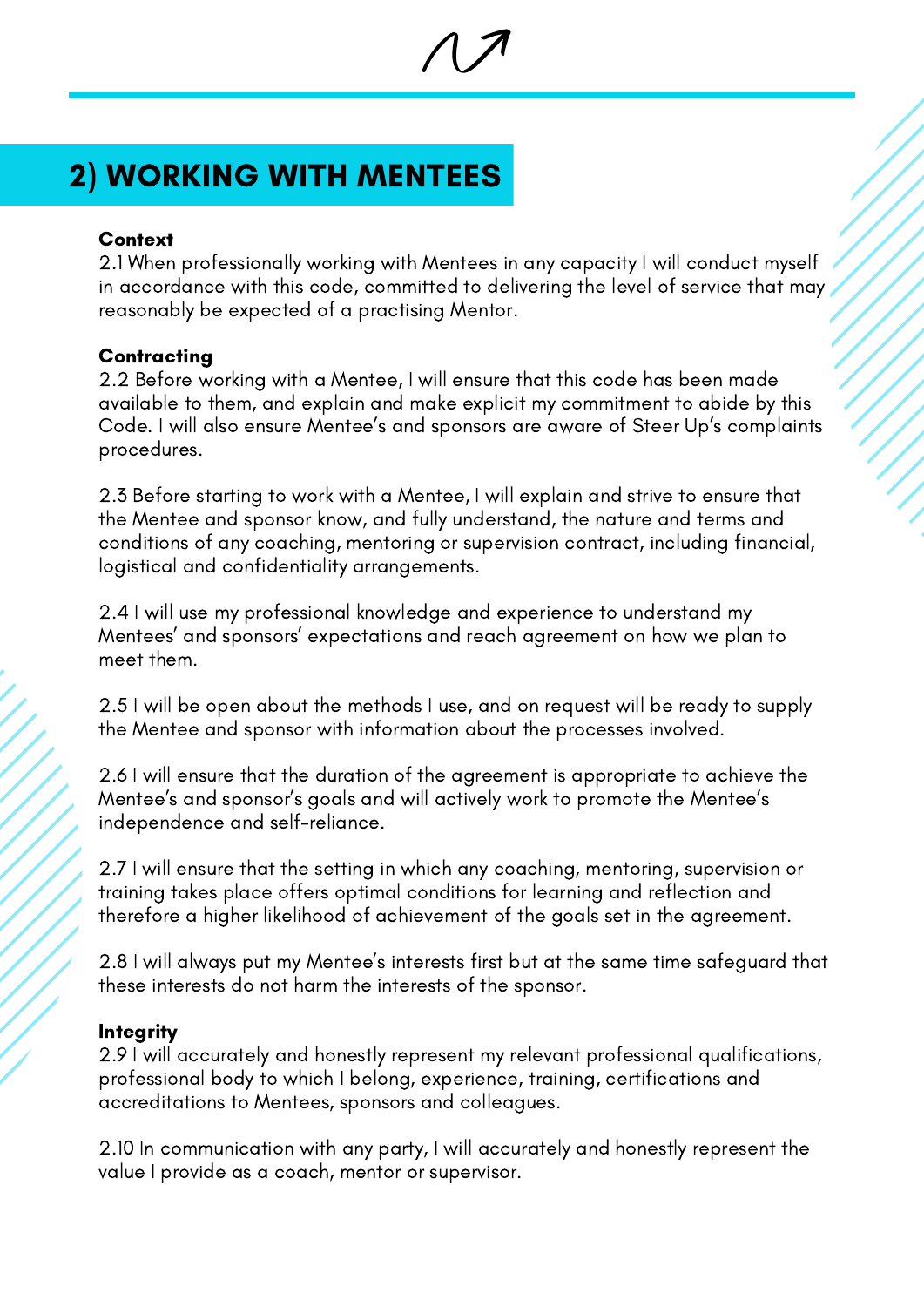2.11 I will ensure that no false or misleading claims are made, or implied, about my professional competence, qualifications or accreditation in any published, promotional material or otherwise. I will attribute ownership of work, ideas and materials of others to the originator and not claim it as my own.

2.12 I will act within applicable law and not in any way encourage, assist or collude with conduct which is dishonest, unlawful, unprofessional or discriminatory.

## **Confidentiality**

2.13 When working with Mentees, I will maintain the strictest level of confidentiality with all Mentee and sponsor information, unless release of information is required by law.

2.14 I will have a clear agreement with Mentees and sponsors about the conditions under which confidentiality will not be maintained (e.g. illegal activity, danger to self or others) and gain agreement to that limit of confidentiality where possible unless the release of information is required by law.

2.15 I will keep, store and dispose of appropriate and accurate records of my work with my Mentees, including electronic files and communications, in a manner that ensures confidentiality, security and privacy, and complies with all relevant laws and agreements that exist in my operating country regarding data protection and privacy.

2.16 I will inform Mentees if I am receiving supervision and identify that the Mentee may be referred to anonymously in this context. The Mentee should be assured that the supervision relationship is itself a confidential relationship.

2.17 If the Mentee is a child or vulnerable adult, I will make arrangements with the Mentee's sponsors or guardian to ensure an appropriate level of confidentiality in the best interests of the Mentee, whilst also complying with all relevant legislation.

## Inappropriate interactions

2.18 I am responsible for setting and maintaining clear, appropriate and culturally sensitive boundaries that govern all physical and virtual interactions with Mentees or sponsors.

2.19 I will avoid any romantic or sexual relationship with current Mentees or sponsors. I will be alert to the possibility of any potential sexual intimacy with the aforementioned parties and take appropriate action to avoid the intimacy or cancel the engagement in order to provide a safe environment.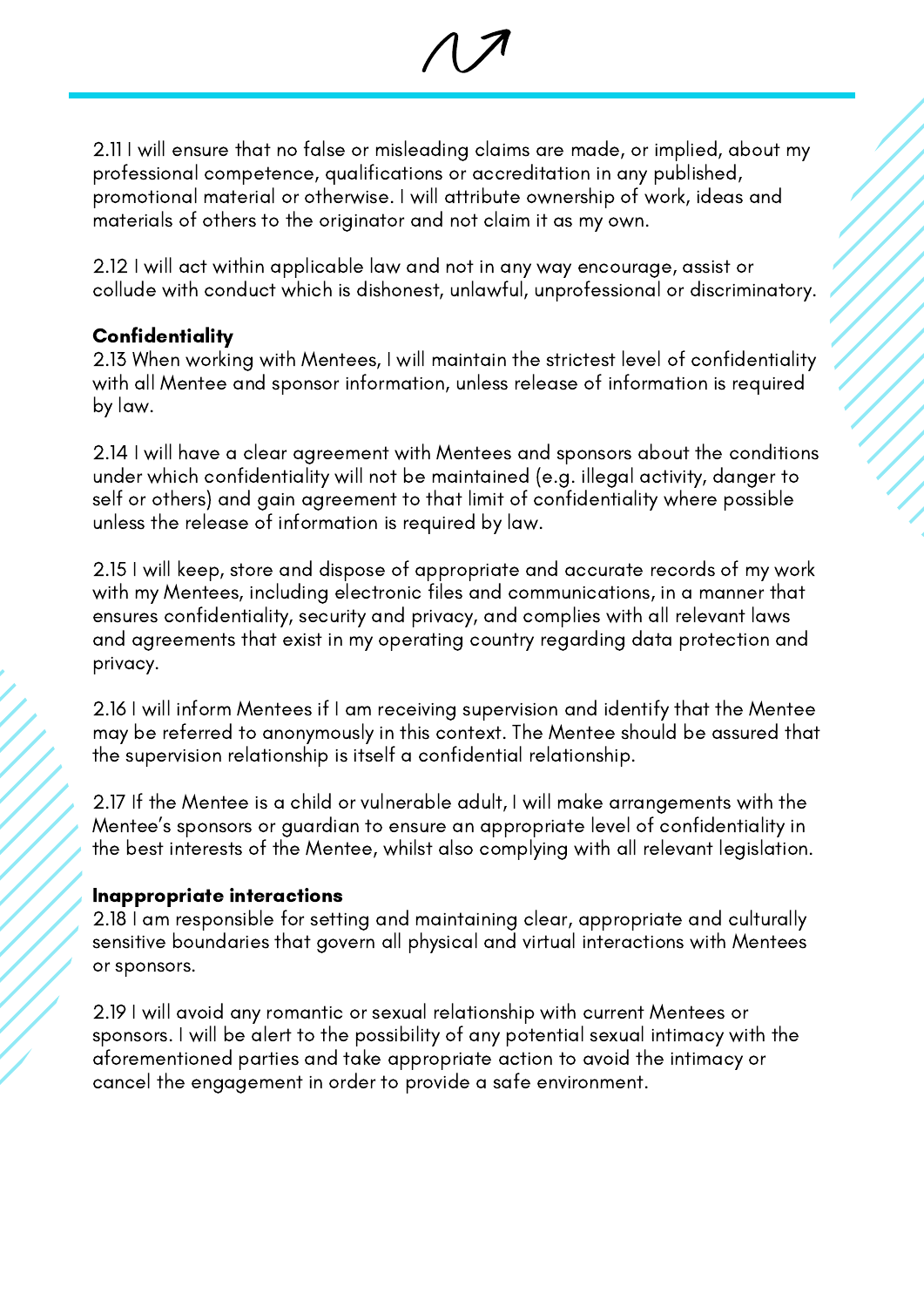## Conflict of interest

2.20 I will not exploit a Mentee or seek to gain any inappropriate financial or nonfinancial advantage from the relationship.

2.21 To avoid any conflict of interest, I will distinguish a professional relationship with a Mentee from other forms of relationships.

2.22 I will be aware of the potential for conflicts of interest of either a commercial or personal nature arising through the working relationship and address them quickly and effectively in order to ensure that there is no detriment to the Mentee or sponsor.

2.23 I will consider the impact of any Mentee relationships on other Mentee relationships and discuss any potential conflict of interest with those who might be affected.

2.24 I will disclose any conflict openly with the Mentee and agree to withdraw from the relationship if a conflict arises which cannot be managed effectively.

## Terminating professional relationships and on-going responsibilities

2.25 I will respect a Mentee's right to terminate an engagement at any point in the process, subject to the provisions of the coaching, mentoring or supervision service agreement.

2.26 I will encourage the Mentee or sponsor to terminate the coaching, mentoring or supervision engagement if it is believed that the Mentee would be better served by another practising Mentor or a different form of professional help.

2.27 I understand that my professional responsibilities continue beyond the termination of the professional relationship. These include:

- Maintenance of agreed confidentiality of all information relating to Mentees and sponsors
- Safe and secure maintenance of all related records and data that complies with all relevant laws and agreements that exist in their country regarding data protection and privacy
- Avoidance of any exploitation of the former relationship, which could otherwise call into question the professionalism or integrity of the Mentor or the professional community
- Provision of any follow-up that has been agreed to.

2.28 Mentors are required to have a provision for transfer of current Mentees and dissemination of records in the event of the Mentor's incapacitation, or termination of practice.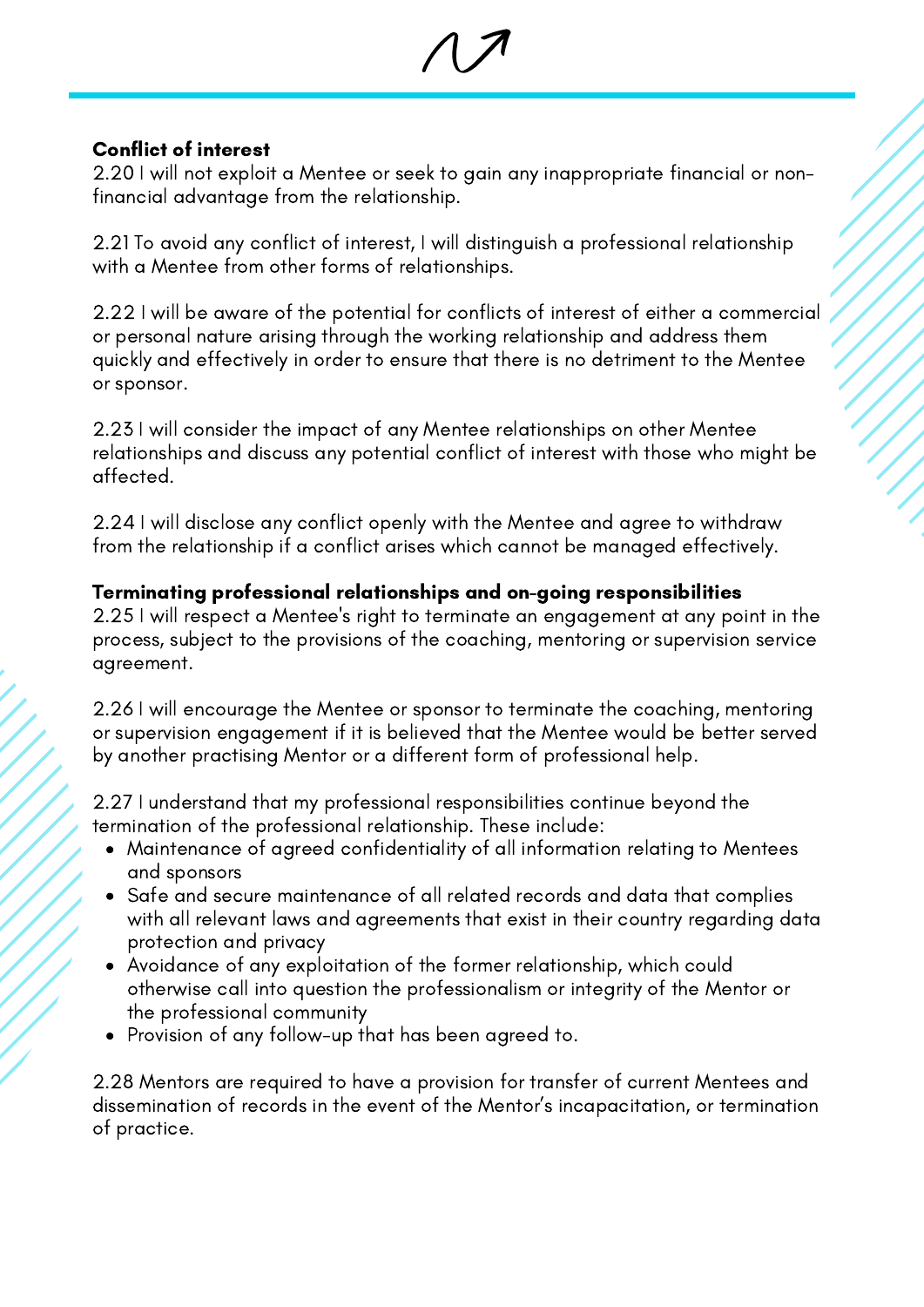# 3) PROFESSIONAL CONDUCT

## Maintaining the reputation of the profession

3.1 I will behave in a way that at all times reflects positively upon and enhances the reputation of an increasingly professionalised service.

3.2 I will demonstrate respect for the variety of practising Mentors and other individuals in the profession and for the different approaches to coaching, mentoring and supervision.

## Recognising equality and diversity

3.3 I will abide by Steer Up's diversity statements and policies.

3.4 I will avoid knowingly discriminating on any grounds and will seek to enhance my own awareness of possible areas of discrimination.

3.5 I will be cognisant of the potential for unconscious bias and seek to ensure that they take a respectful and inclusive approach, which embraces and explores individual differences.

3.6 I will challenge in a supportive way any colleagues, employees, service providers, Mentees or participants who are perceived to be using discriminatory behaviour.

3.7 I will monitor my spoken, written and non-verbal communication for inadvertent discrimination.

3.8 I will engage in developmental activities that are likely to increase my selfawareness in relation to equality and diversity.

## Breaches of professional conduct

3.9 I accept that any breach of the code that is upheld in a complaints procedure may result in sanctions including loss of Steer Up membership. Steer Up may share details of such breaches with third parties in the interest of Mentee safety, upholding quality standards and maintaining the reputation of the profession.

3.10 I will challenge another Mentor if they have reasonable cause to believe that they are acting in an unethical manner and, failing resolution, will report that person to Steer Up.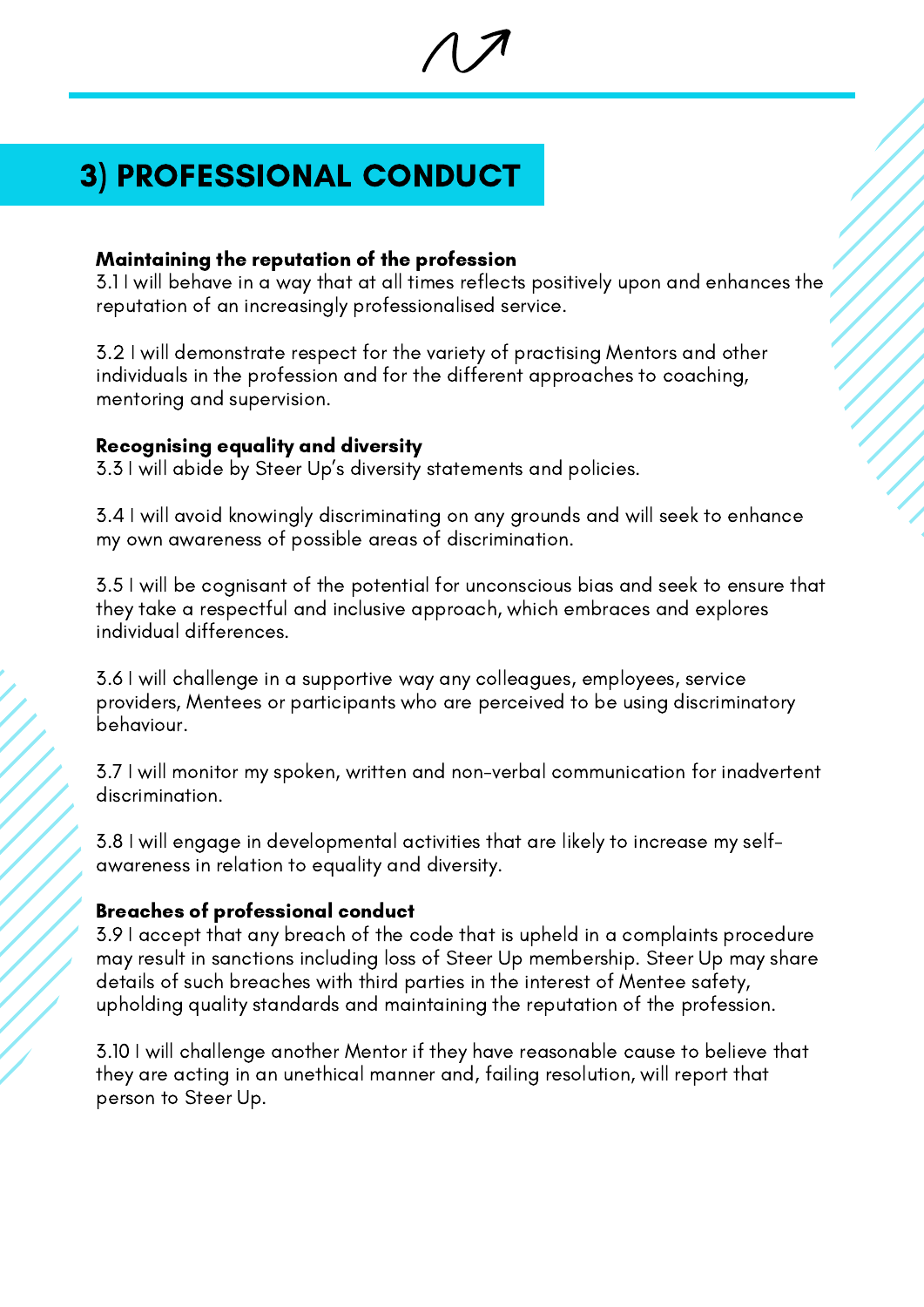## Legal and statutory obligations and duties

3.11 I will stay up to date and comply with all relevant statutory requirements in the country in which my professional work takes place and work within any organisational policies and procedures in the context in which I am working.

3.12 I will have the appropriate professional indemnity insurance to cover my coaching, mentoring and supervising work for the country in which I operate.